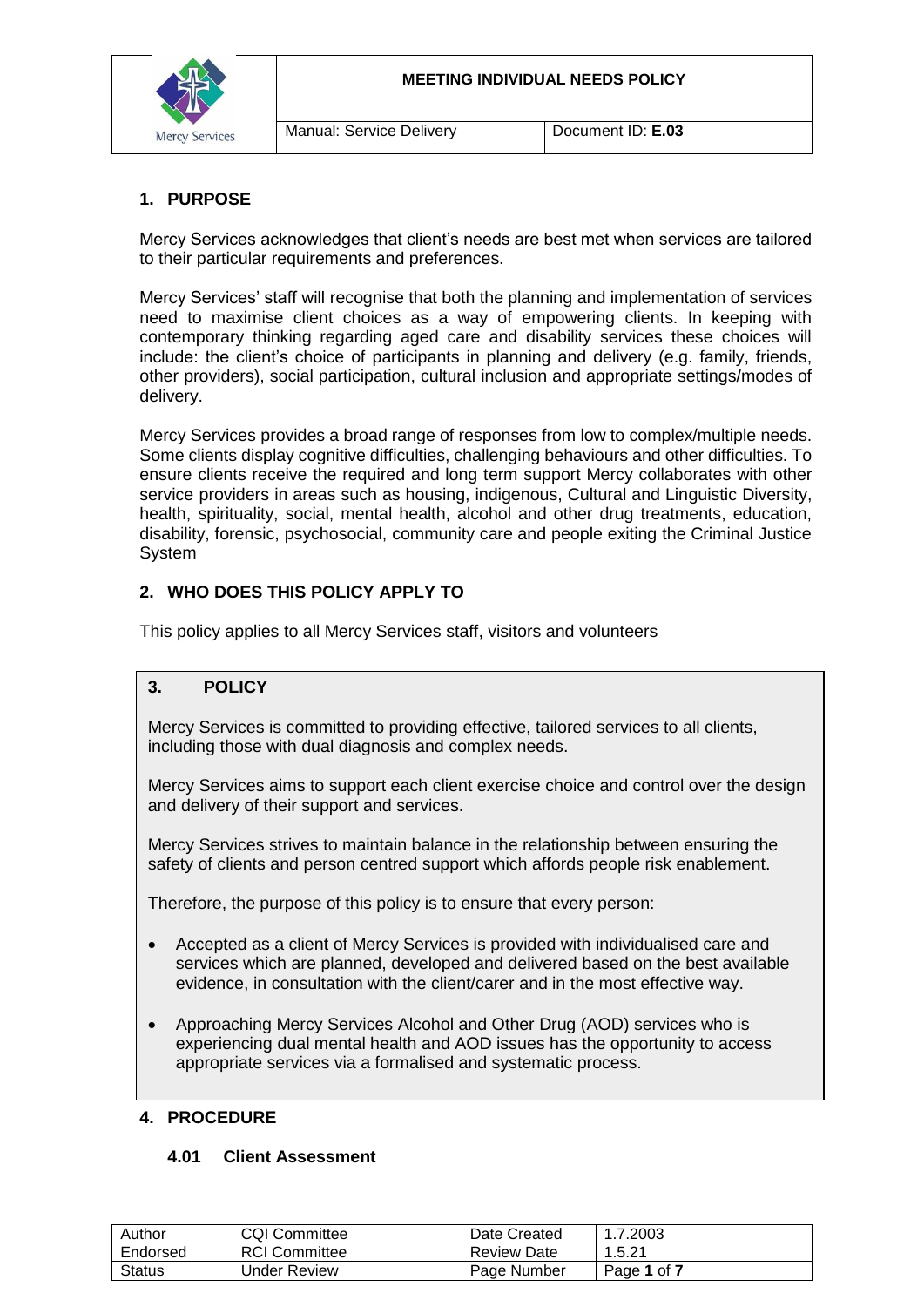

Mercy Services assessment focuses on client needs rather than on what services are available (see: E.02 Service Access and Equity Policy).

### **4.02 Features of Mercy Services Care and Support**

Care and support are:

- a) focused on early intervention and prevention strategies to all clients (including those assessed with complex needs);
- b) based on the individual client's physical/psychological/spiritual/social needs, strengths and aspirations;
- c) documented in a Care Plan developed for and with the individual client;
- d) provided in the most appropriate setting (this may mean the client is referred to a more suitable provider or a subcontractor engaged);
- e) provided by the same worker or as few workers as possible and appropriate;
- f) planned, developed and delivered based on the best available evidence and in the most effective way;
- g) provided to Mercy Services clients by appropriately trained, qualified, supervised staff and/or volunteers;
- h) monitored to ascertain achievement of specific outcomes; and
- i) coordinated, if required, with other individuals and organisations involved in funding, providing, monitoring and reviewing services to Mercy Services clients.

#### **4.03 Clients of more than one Mercy Services program**

Where more than one Mercy Services program assists the same client a Coordinator is designated to the client. Where applicable the client's Coordinator will be named in Carelink+ software.

The Coordinator will:

- a) Ensure the core client information is accurate at annual review;
- b) Liaise with doctor, family and other external partners regarding any Mercy Services issue/concerns;
- c) Pass on applicable information from the client, family and other services to relevant Mercy Services staff; and
- d) Represent Mercy Services at any case conference called by the GP or other case manager that covers issues relevant to all services.

#### **4.04 Client Care Plans**

Mercy Services Coordinators are responsible for ensuring that a Care Plan is developed for their clients.

The Care Plan is developed from consultation with the client and/or their guardian, if applicable. The Care Plan is based on a thorough assessment of the client's needs and aspirations.

The Care Plan will: address safety risks, list service/s to be provided, the frequency of service provision, if possible the name of the staff/volunteer providing the service, and any special requirements. If services are to be provided on a temporary basis, then this should be clearly stated and included in the Care Plan. The Care Plan may also identify other agencies where they have a role in the Mercy Services Care Plan.

Each individual Mercy Services program will develop a Care Plan format that suits the service they provide.

In developing the Care Plan, Mercy Services Coordinators will ensure that:

| Author        | <b>CQI Committee</b> | Date Created       | 1.7.2003    |
|---------------|----------------------|--------------------|-------------|
| Endorsed      | <b>RCI</b> Committee | <b>Review Date</b> | 1.5.21      |
| <b>Status</b> | Under Review         | Page Number        | Page 2 of 7 |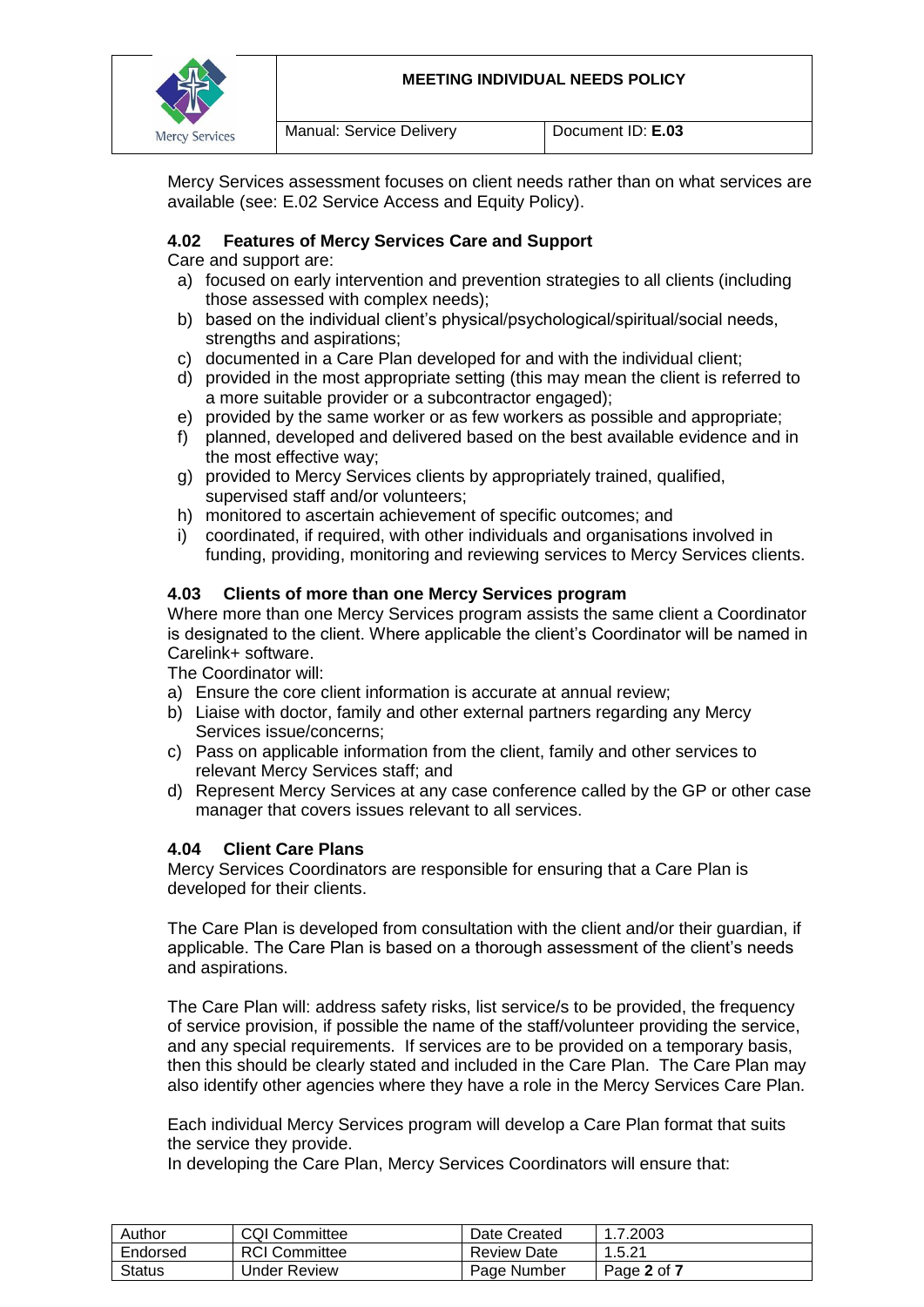

- a) clients are involved in decision making about the plan design, review and implementation;
- b) individual needs, strengths and preferences are taken into account. These may include:
	- 1. physical;
	- 2. emotional;
	- 3. linguistic and communication;
	- 4. cultural and religious; and
	- 5. socio-economic needs.
- c) the client is aware of and able to choose from the range of relevant service options and/or service providers available in the community;
- d) the client is supported in assessing the benefits and risks of each of their service options and in the choice to trial approaches.

By the Coordinator and client (and where relevant there support network) sharing their different perspectives the Coordinator aims to come to a consensus view with the client regarding their situation, goals and how Mercy Services will assist. To remind clients that the Care Plan must reflect their views, all Care Plans will include the statement: *Mercy Services aims to provide consumers/clients with their choice of goal and their choice of services to meet this goal. If this Care Plan does not reflect your choices we encourage you to contact our office and someone other than your Coordinator will contact you to discuss improving this Care Plan*.

If services are required every day, arrangements for public holidays and weekends should be written into the Care Plan. The Coordinator will also ensure that the client is aware of how they can receive help in an emergency and reinforce that Emergency services should be contacted in emergency situations as this is out of the scope of practice for Mercy Services.

The client, or if applicable their guardian, should agree to the Care Plan by signing it.

Coordinators will ensure that the services described in the Care Plan are measurable (clear: result/outcome, time frame, responsible person). The Care Plan review will include a client assessment of the Care Plan's success. This should be documented and included in future care planning.

Mercy Services staff/volunteers will find the information they need to provide a service in that client's Care Plan.

Mercy Services staff/volunteers will report to the Coordinator on progress and issues arising during the implementation of the Care Plan.

## **4.05 Care and Support for Clients with Special Needs**

#### 4.05.a. Clients Who Cannot Read or Write

In cases where a client cannot read or write, staff will ensure that the information in the Client's Handbook, and information regarding the assessment, review, Care Plan and services are clearly explained to the client (verbally).

#### 4.05.b. Clients with Dementia and other Special Needs Groups

Staff will receive training in how to work with people with dementia or specific disabilities and every effort made to ensure that services are delivered in an

| Author        | <b>CQI Committee</b> | Date Created       | 1.7.2003    |
|---------------|----------------------|--------------------|-------------|
| Endorsed      | <b>RCI Committee</b> | <b>Review Date</b> | 1.5.21      |
| <b>Status</b> | Under Review         | Page Number        | Page 3 of 7 |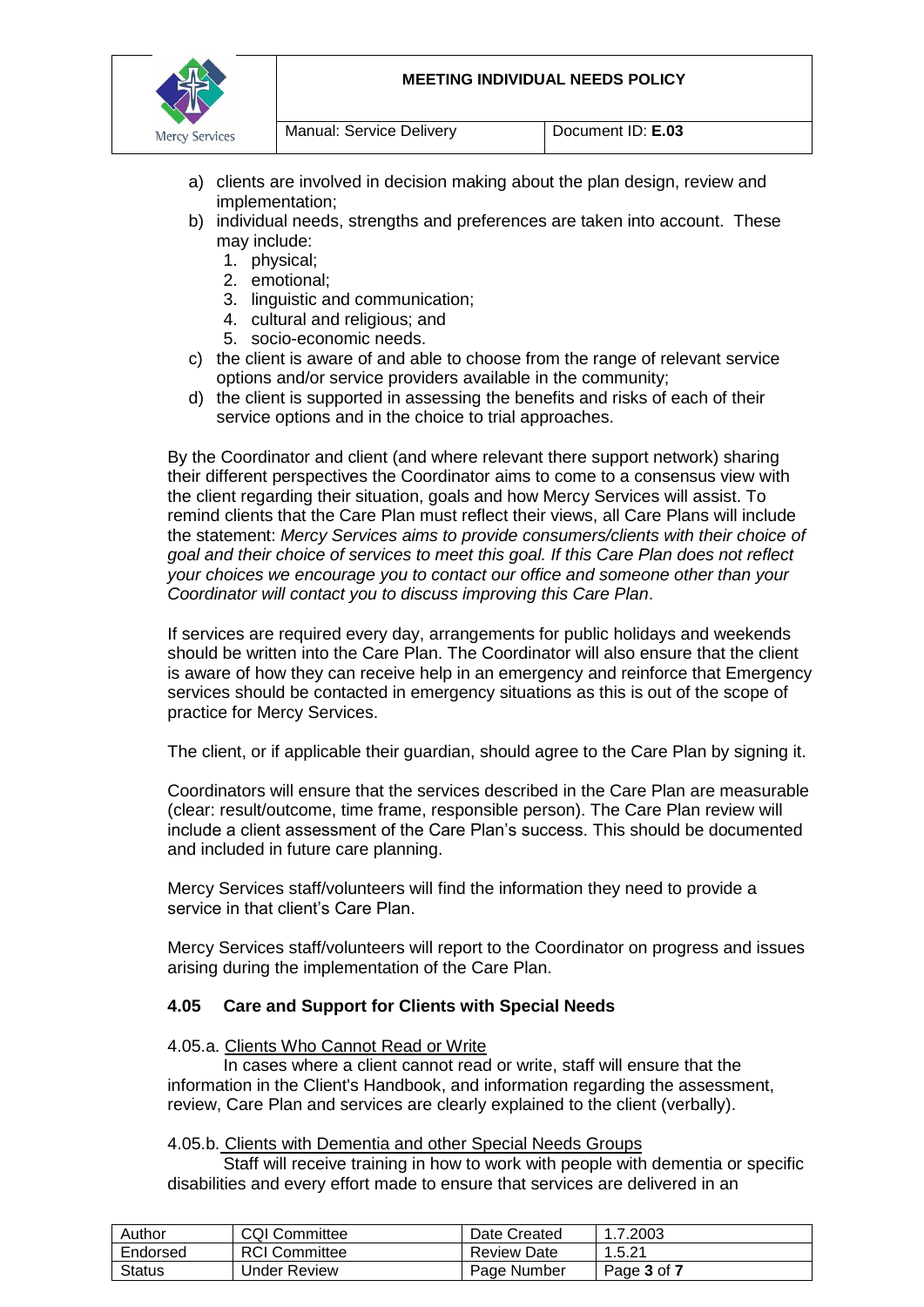#### **MEETING INDIVIDUAL NEEDS POLICY**



appropriate and sensitive way. For people with severe dementia or severe intellectual, psychiatric or brain injury disabilities, the focus will be more on ensuring that the carers or advocates are fully aware of the contents of the Client's Handbook and that they are aware of the information regarding assessment, review, Care Plans and services. However, to whatever extent possible the client will be given the same information and their questions answered.

## 4.05.c Clients with a Dual Diagnosis

Mercy Services will ensure access to its Alcohol and Other Drug services involves a "No Wrong Door" policy. This is an approach where a person whether they meet the criteria of the program or not, is linked with an appropriate service. Once a person with a dual diagnosis is a client of Mercy Services the service delivered to them will allow for concurrent and appropriate assistance with both their mental health and substance abuse disorders (see: 4.08 below).

#### 4.05. d Clients with a terminal illness

While Mercy Services does not provide palliative care some Mercy Services assistance may be provided to people who have a terminal illness. For end of life care Mercy Services will consult with the client, her/his medical team and family to ensure appropriate pain management and palliative care referrals are made. Individual Care Plans are regularly revised and updated to ensure the dignity and comfort of declining clients and a clear description of the Mercy Services role.

Original Advanced Care Directives must be sighted by Mercy Services, with a copy kept on the file. Verbal advisory will not be accepted in order to protect the vulnerable.

Mercy Services will maintain a Safe Work Practice that incorporates legal and best practice requirements for situations where Mercy Services personnel are the first to find a client deceased.

## 4.05.e Clients wanting to take high level risks

Before positive risk taking a client should identify the risks involved and how they want to manage these. The Coordinator will encourage the client (and where relevant the client's support network) to think about "what ifs" and contingencies in an open honest discussion so that an informed choice can be made based on factual information. The Coordinator may set specific boundaries regarding what Mercy Services is prepared to do and what we could be expected to be responsible for. The Coordinator will offer to assist the client write a risk management plan that identifies and addresses significant fears, concerns for failure, harmful outcomes and what steps will be taken when different signs/feeling/outcomes are evident.

If a person or their carer decides to continue a behaviour that the Coordinator believes is reckless the Coordinator will express their concerns in writing to the client. The client will be asked to sign the document if they still want to pursue the behaviour (a copy will be left with the client).

The Coordinator will seek a Guardianship hearing where s/he has concerns about the client's capacity to make an informed decision.

#### **4.06 Changes to Mercy Services Care and Support**

| Author        | <b>CQI Committee</b> | Date Created | 1.7.2003    |
|---------------|----------------------|--------------|-------------|
| Endorsed      | <b>RCI Committee</b> | Review Date  | 1.5.21      |
| <b>Status</b> | Under Review         | Page Number  | Page 4 of 7 |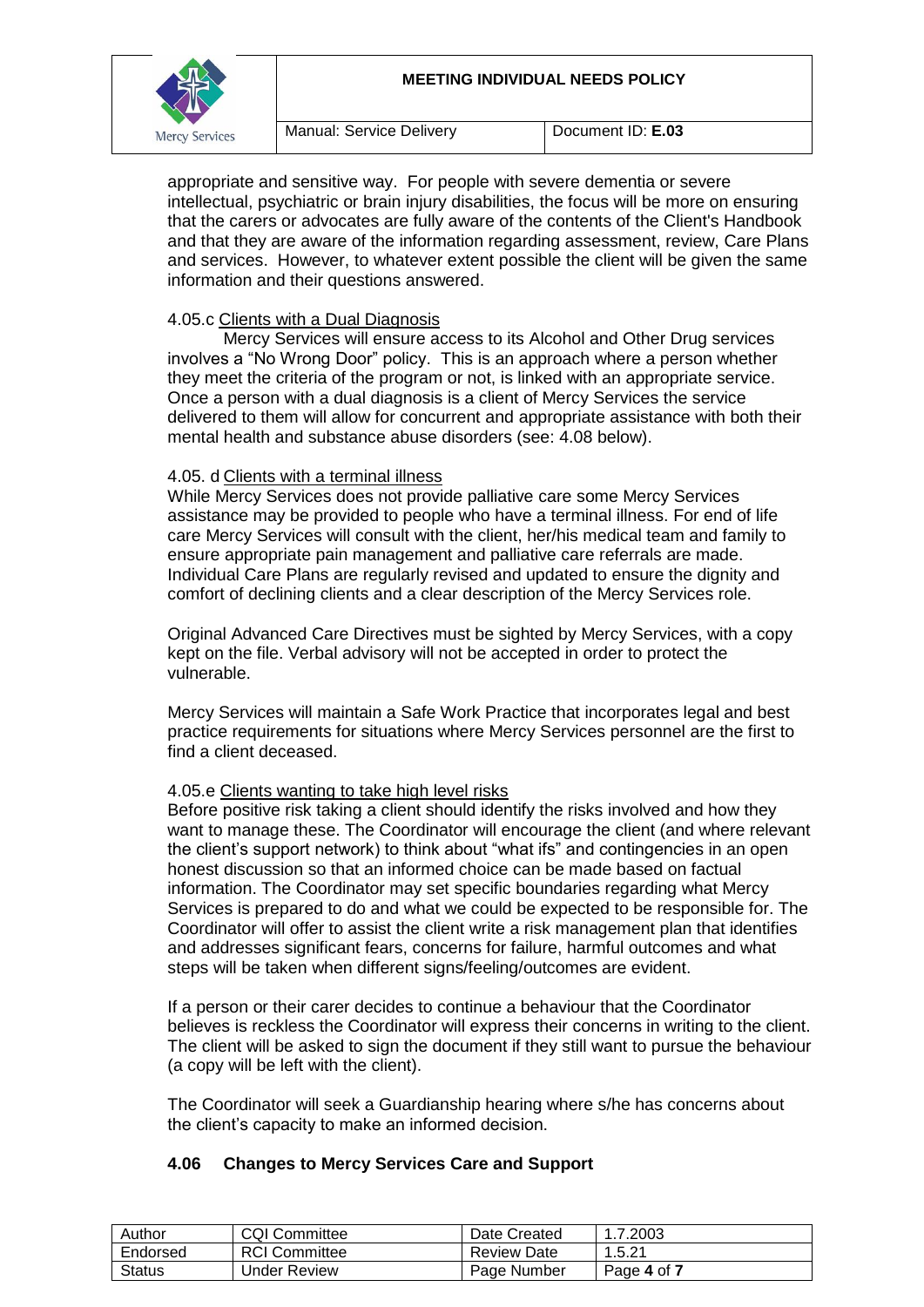

As individual needs change, Mercy Services will change the nature of service provided, arrange referral or exit from Mercy Services, according to the need and consent of the client. Such changes result in a client review and if appropriate handover of client status during transfers of care.

Relief staff will ensure they identify the correct person as the client and that they ensure that any service/intervention is provided in the correct manner.

# **4.07 Client Review**

A client's Care Plan is reviewed when:

- 1. The client/carer requests a review;
- 2. The client's needs or aspirations/goals change;
- 3. The current Care Plan has proven to be inappropriate; or
- 4. Required by Mercy Services guidelines (maximum of 6 months for McAuley Outreach Service or maximum of every 12 months for other programs).

The client's Coordinator will advise the client and relevant stakeholders of a scheduled client review meeting.

The client review involves:

- a) The Coordinator checking and correcting the accuracy of client/carer data and risk assessments;
- b) Evaluating the previous Care Plan;
- c) Developing a new Care Plan that meets the client's approval (as per 4.05 above); and
- d) Setting a review date, no longer than 12 months in the future.

The fact that a review has taken place must be recorded in the client record.

#### **4.08 Individual needs relating to those with a coexisting Mental Health and Alcohol and Other Drug services diagnosis**

#### **4.08a. Access (dual diagnosis)**

The existence of a mental health disorder does not influence access to Mercy Services AOD services

The McAuley Outreach Service (MOS) screen for and document the occurrence of mental health or dual diagnosis during intake. Other Mercy Services AOD services screen for dual diagnosis during their assessment procedure.

#### **4.08.b Intake procedure (dual diagnosis)**

1*.* At referral (telephone intake) an intake form will be completed including information from the client about their current diagnosis and treatment including details about their treating professional and prescribed medication.

- 2. If the person does not meet the criteria for MOS the intake worker will:
	- Complete the AOD, mental health and any other relevant sections of the intake form;
	- Use the intake form to identify the most appropriate service provider; and

| Author        | <b>CQI Committee</b> | Date Created | 1.7.2003    |
|---------------|----------------------|--------------|-------------|
| Endorsed      | <b>RCI Committee</b> | Review Date  | 1.5.21      |
| <b>Status</b> | Under Review         | Page Number  | Page 5 of 7 |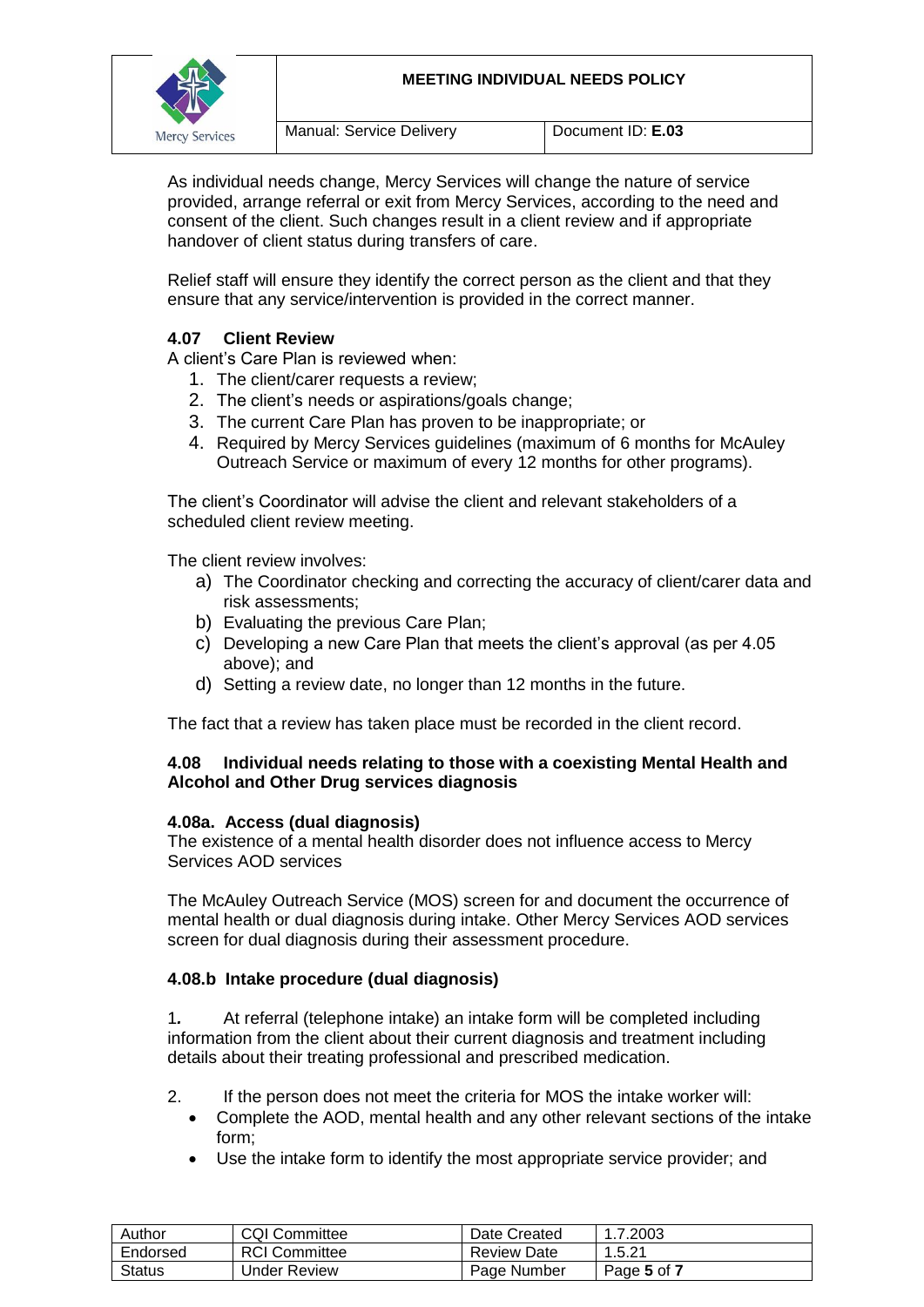



 Provide the prospective client with the name of the agency/s, the contact number, address and a brief synopsis of their core business.

### **4.08.c Assessment procedure (dual diagnosis)**

- 1. The usual MOS assessment procedures will be completed:
	- If a client identifies that he/she has current or recent (previous few months) significant mental illness, the client will be asked to provide written permission for MOS to contact their mental health provider(s) or other treating professionals for the purpose of consultation.
	- Once written permission is given the worker will contact the mental health service and advise our involvement with the client.
	- In other cases, where permission is obtained (i.e. client has not had contact with mental health providers in the past few months) contact the mental health professionals for consultative or advisory purposes as required.
	- Information will be recorded on the usual assessment forms and/or client file notes.
- Screening will be completed using clinically appropriate tools.

If any client declines screening or permission to contact a mental health provider and the MOS worker has reason for concern, the provision of service will be reviewed with the MOS Coordinator.

2. The initial eligibility interview for McAuley Community Housing and Brighton and Bronte House includes questions about the applicant's history of mental health disorders. The low level of support to residents means they must have a stable mental health condition. If the applicant's mental health condition is not stable they will be offered assistance in finding other suitable accommodation or mental health support.

## **4.08.d Service delivery (dual diagnosis)**

Ways in which services need to be provided differently when a person has a dual diagnosis:

- Care-plans reflect mental health goals and objectives; and
- The program will contact and liaise with mental health services as needed and work collaboratively with such services to maximise client outcomes.

#### **In the event of a psychiatric emergency:**

Contact the Hunter New England Health 24-hour emergency mental health phone line - 1800 655 085 or if necessary phone emergency services (000).

#### **4.08.e Training (dual diagnosis)**

All AOD service staff will be provided with opportunities to receive training and develop their skills in assisting people with a dual diagnosis.

Standard training for Mercy Services AOD staff will include suicide prevention.

#### **4.08.f Review and evaluation (dual diagnosis)**

Mental health is addressed in case reviews as a matter of good practice. Dual diagnosis data will be collected and reported as appropriate.

#### **5. KEY PERFORMANCE INDICATORS**

| Author        | <b>CQI Committee</b> | Date Created | 1.7.2003    |
|---------------|----------------------|--------------|-------------|
| Endorsed      | <b>RCI Committee</b> | Review Date  | 1.5.21      |
| <b>Status</b> | <b>Under Review</b>  | Page Number  | Page 6 of 7 |